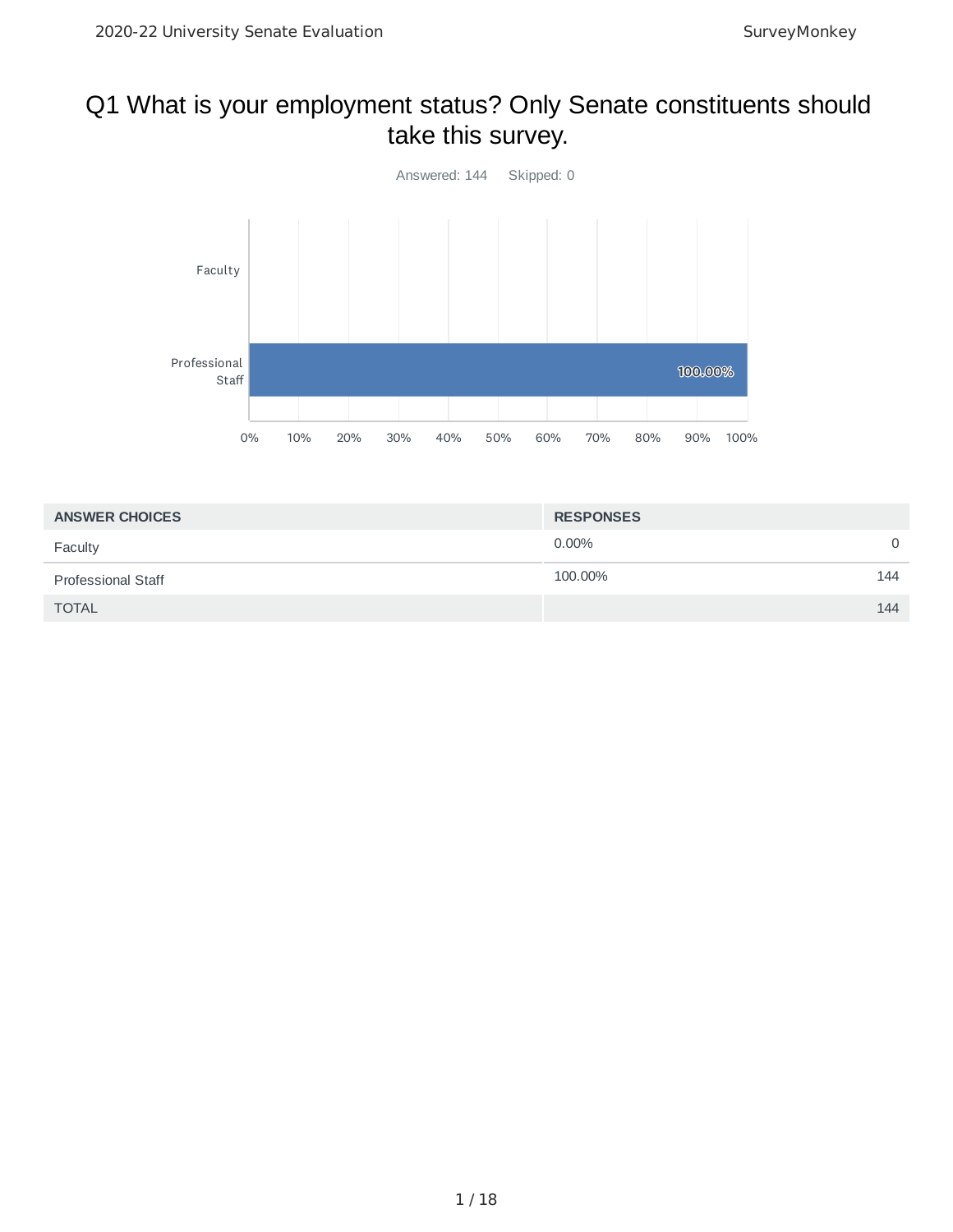

# Q2 Have you ever served on the Senate?

|           | Yes          | I No          |              |                         |      |
|-----------|--------------|---------------|--------------|-------------------------|------|
|           | <b>YES</b>   | <b>NO</b>     | <b>TOTAL</b> | <b>WEIGHTED AVERAGE</b> |      |
| Senator   | 13.57%<br>19 | 86.43%<br>121 | 140          |                         | 1.86 |
| Alternate | 11.19%<br>15 | 88.81%<br>119 | 134          |                         | 1.89 |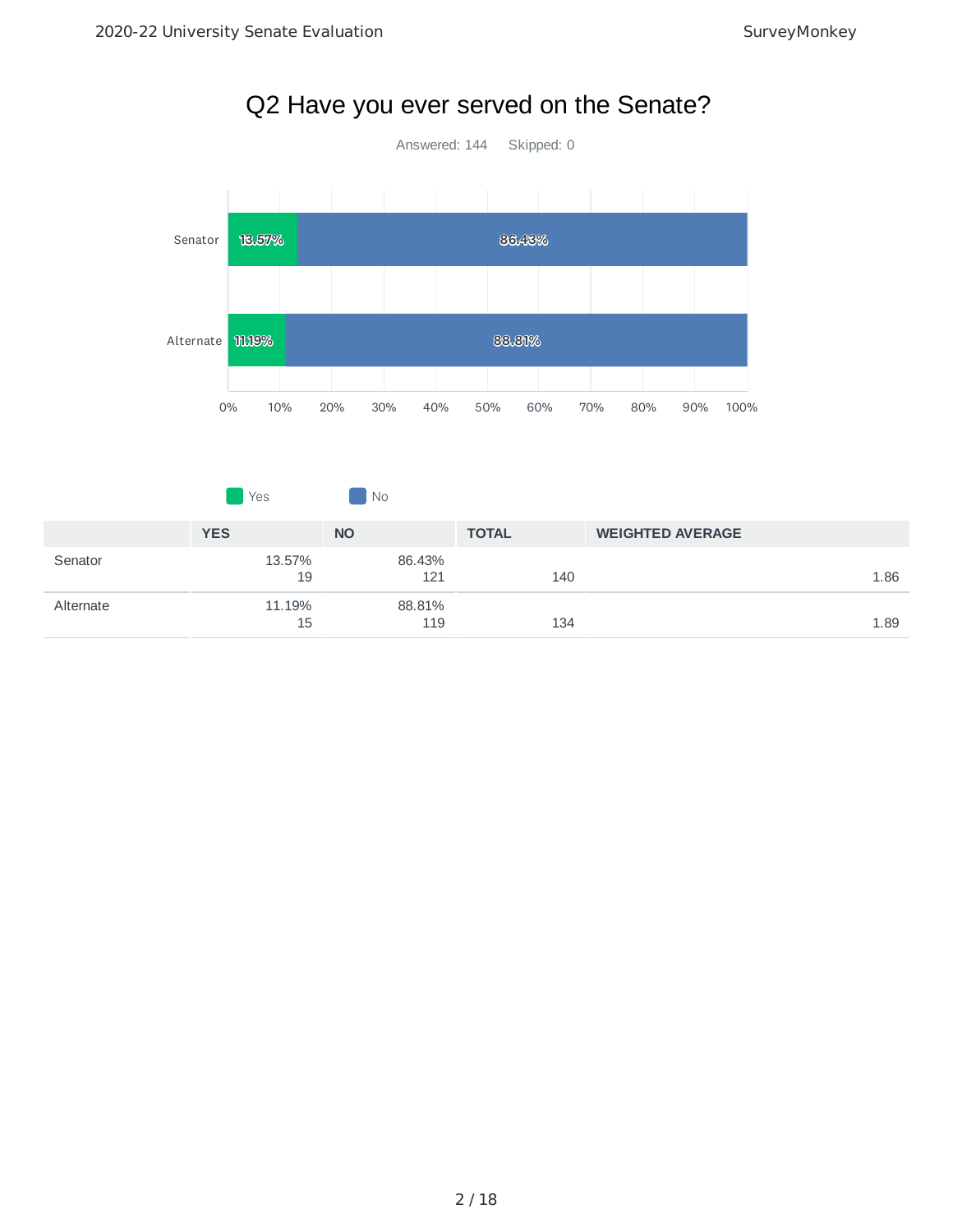# Q3 Have you ever attended or viewed a Senate meeting?



|          | <b>Yes</b>   | No           |              |                         |
|----------|--------------|--------------|--------------|-------------------------|
|          | <b>YES</b>   | <b>NO</b>    | <b>TOTAL</b> | <b>WEIGHTED AVERAGE</b> |
| Attended | 33.81%<br>47 | 66.19%<br>92 | 139          | 1.66                    |
| Viewed   | 41.54%<br>54 | 58.46%<br>76 | 130          | 1.58                    |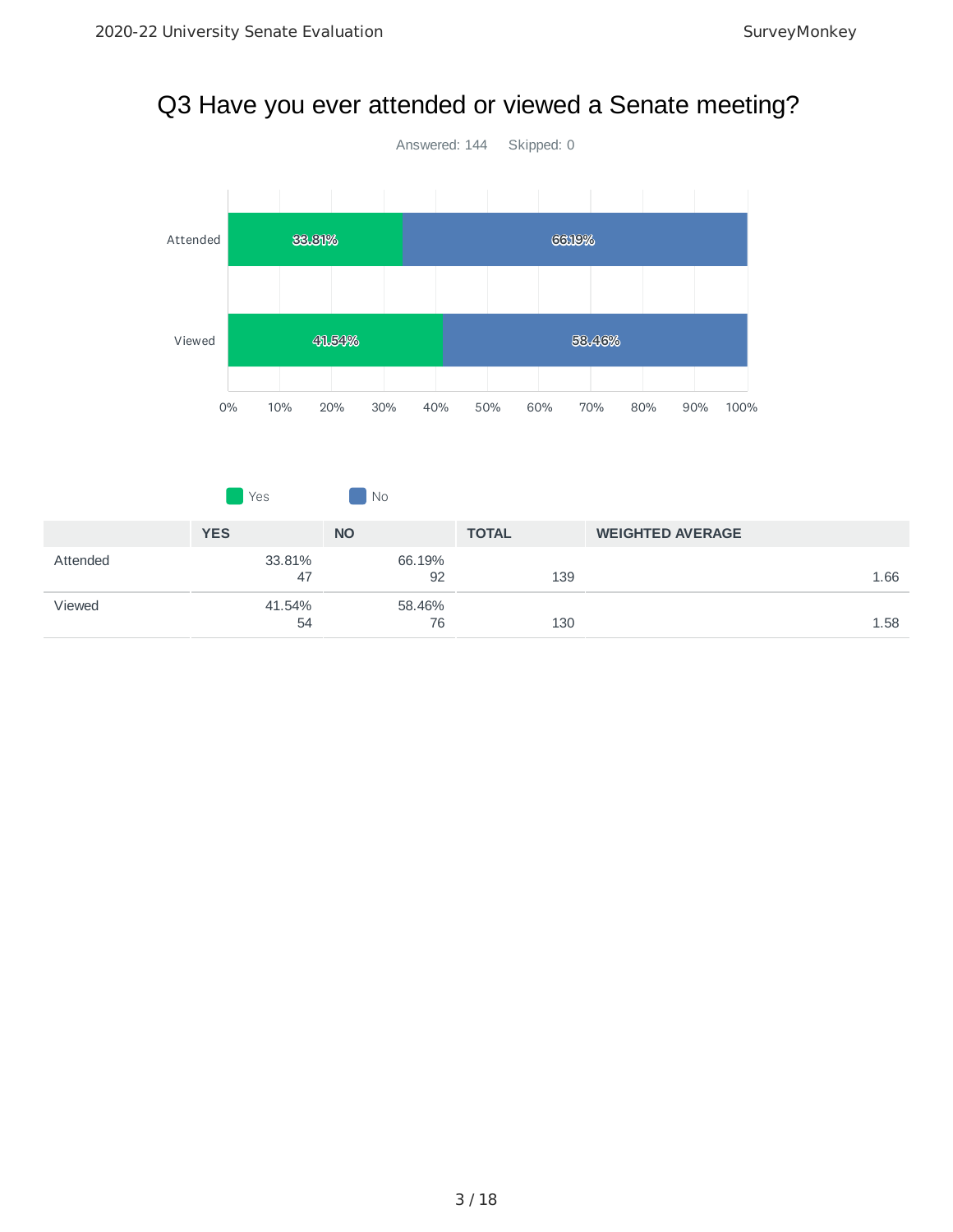

|  | Q4 How long have you been at Michigan Tech? |  |
|--|---------------------------------------------|--|
|  |                                             |  |

| <b>ANSWER CHOICES</b> | <b>RESPONSES</b> |          |
|-----------------------|------------------|----------|
| Less than 1 year      | 9.72%            | 14       |
| 1-5 years             | 31.94%           | 46       |
| 6-10 years            | 20.14%           | 29       |
| 11-20 years           | 22.92%           | 33       |
| 20+ years             | 15.28%           | 22       |
| Prefer not to answer  | 0.00%            | $\Omega$ |
| <b>TOTAL</b>          |                  | 144      |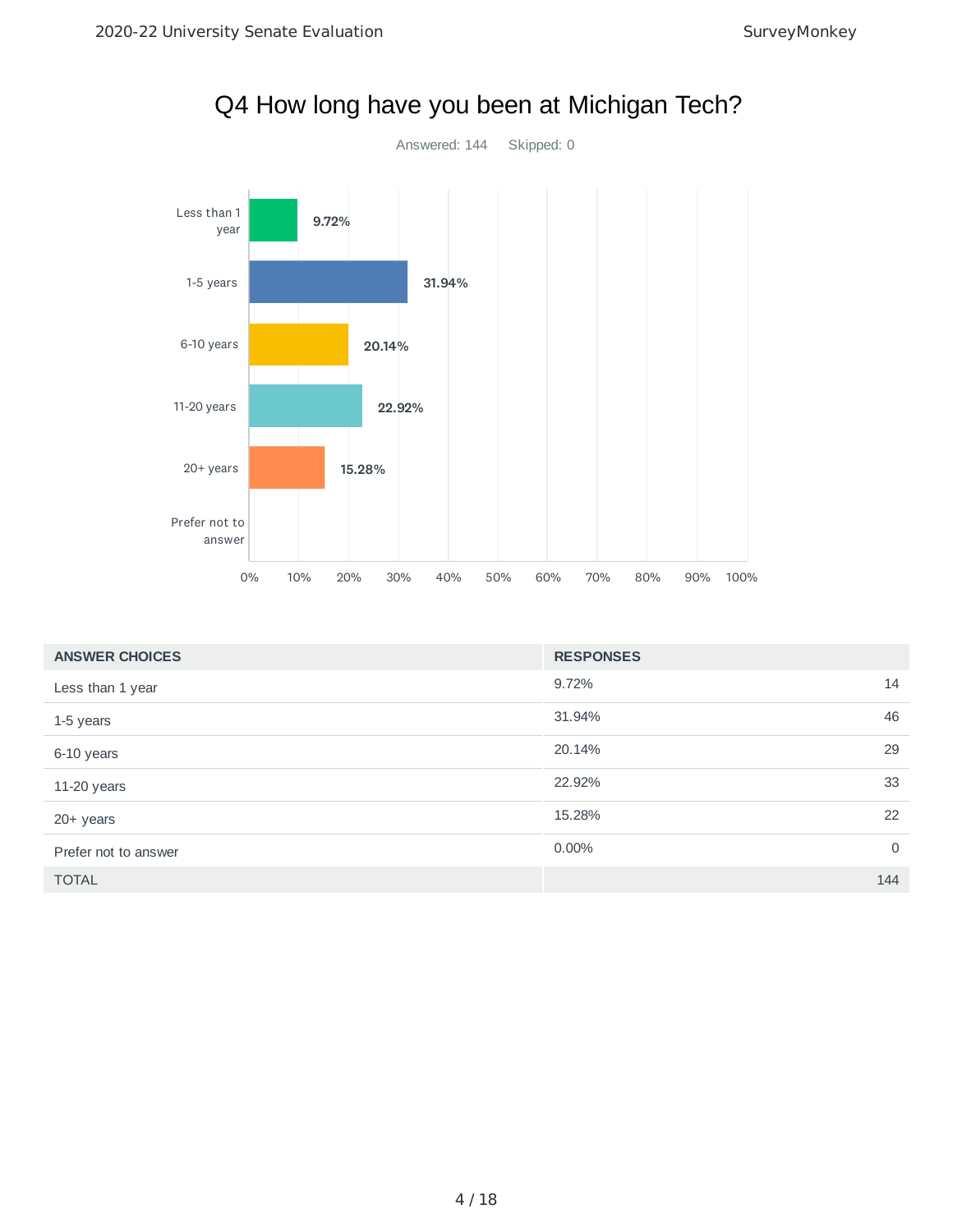Q5 The Senate has been effective in developing shared governance policies and procedures in the following areas. (Note: At Michigan Technological University, the faculty, staff, and the administration should participate cooperatively in developing policies for governance of the University. Effective governance is a product of trust and shared responsibility.)



Strongly Di… Disagree **Neutral Agree** Strongly Ag... Don't know

|                                                                     | <b>STRONGLY</b><br><b>DISAGREE</b> | <b>DISAGREE</b> | <b>NEUTRAL</b> | <b>AGREE</b> | <b>STRONGLY</b><br><b>AGREE</b> | <b>DON'T</b><br><b>KNOW</b> | <b>TOTAL</b> | <b>WEIGHTED</b><br><b>AVERAGE</b> |
|---------------------------------------------------------------------|------------------------------------|-----------------|----------------|--------------|---------------------------------|-----------------------------|--------------|-----------------------------------|
| a) Selection and<br>evaluation of university<br>administrators      | 3.70%<br>4                         | 17.59%<br>19    | 20.37%<br>22   | 24.07%<br>26 | 5.56%<br>6                      | 28.70%<br>31                | 108          | 3.96                              |
| b) Guidelines for<br>academic unit charters                         | 3.70%<br>4                         | 3.70%<br>4      | 26.85%<br>29   | 23.15%<br>25 | 9.26%<br>10                     | 33.33%<br>36                | 108          | 4.31                              |
| c) Policies on<br>appointment, promotion,<br>and tenure of faculty  | 2.78%<br>3                         | 5.56%<br>6      | 25.93%<br>28   | 21.30%<br>23 | 10.19%<br>11                    | 34.26%<br>37                | 108          | 4.33                              |
| d) Establishment,<br>dissolution, and changes<br>in degree programs | 2.78%<br>3                         | 1.85%<br>2      | 28.70%<br>31   | 23.15%<br>25 | 13.89%<br>15                    | 29.63%<br>32                | 108          | 4.32                              |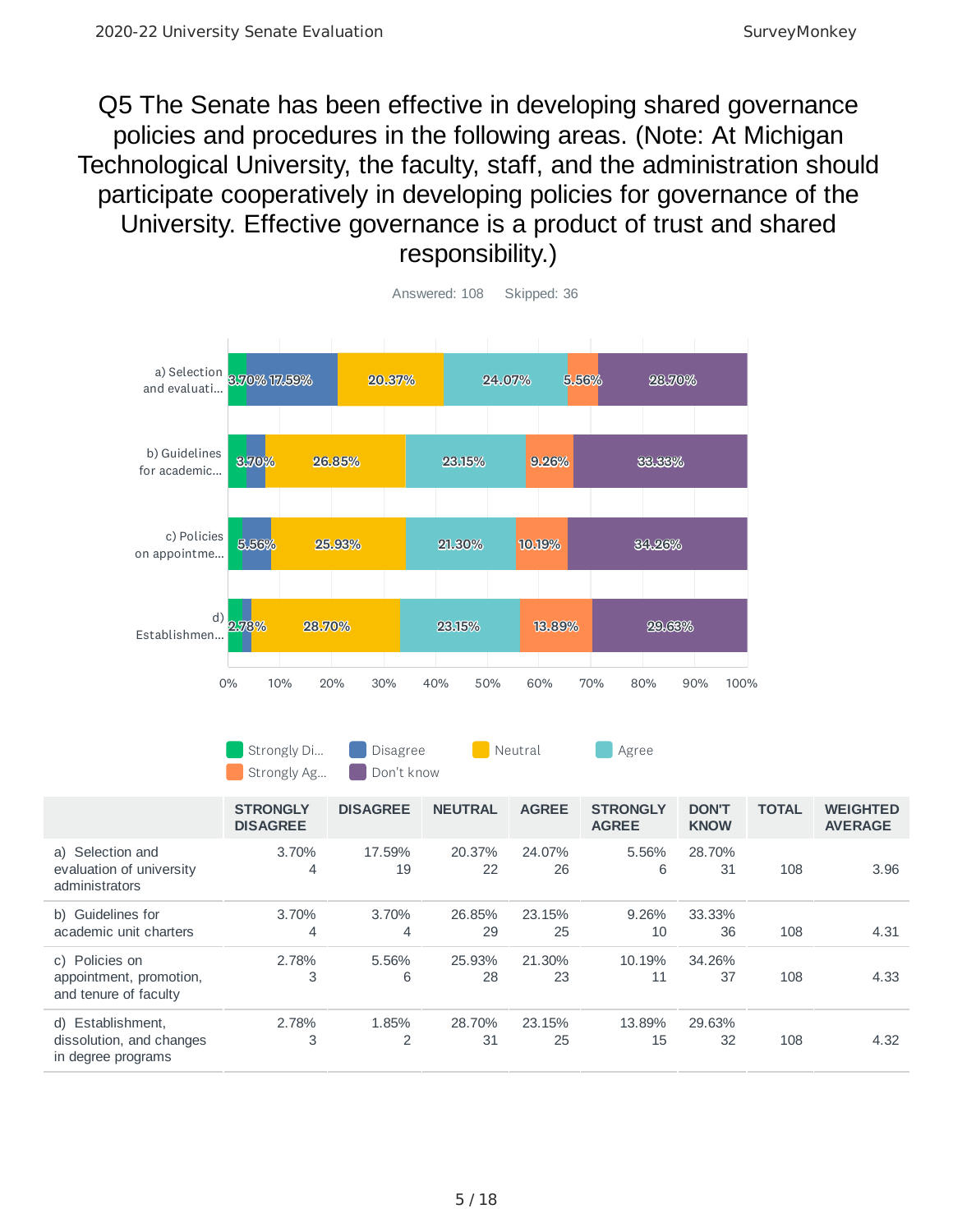# Q6 The Senate is effective in reflecting your concerns regarding the use of University resources in the following areas:

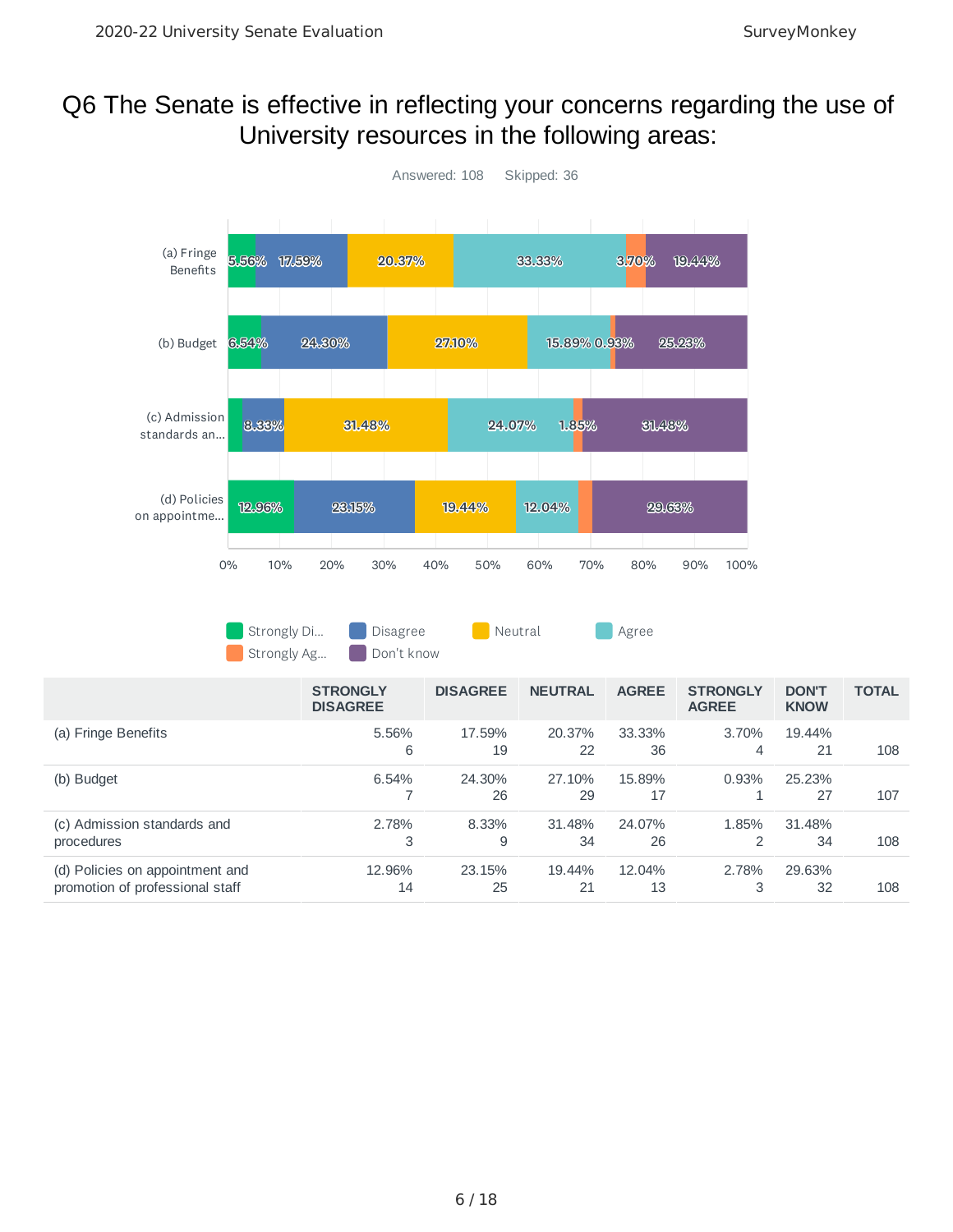# Q7 The Senate has been effective in communicating with you the issues that impact you.

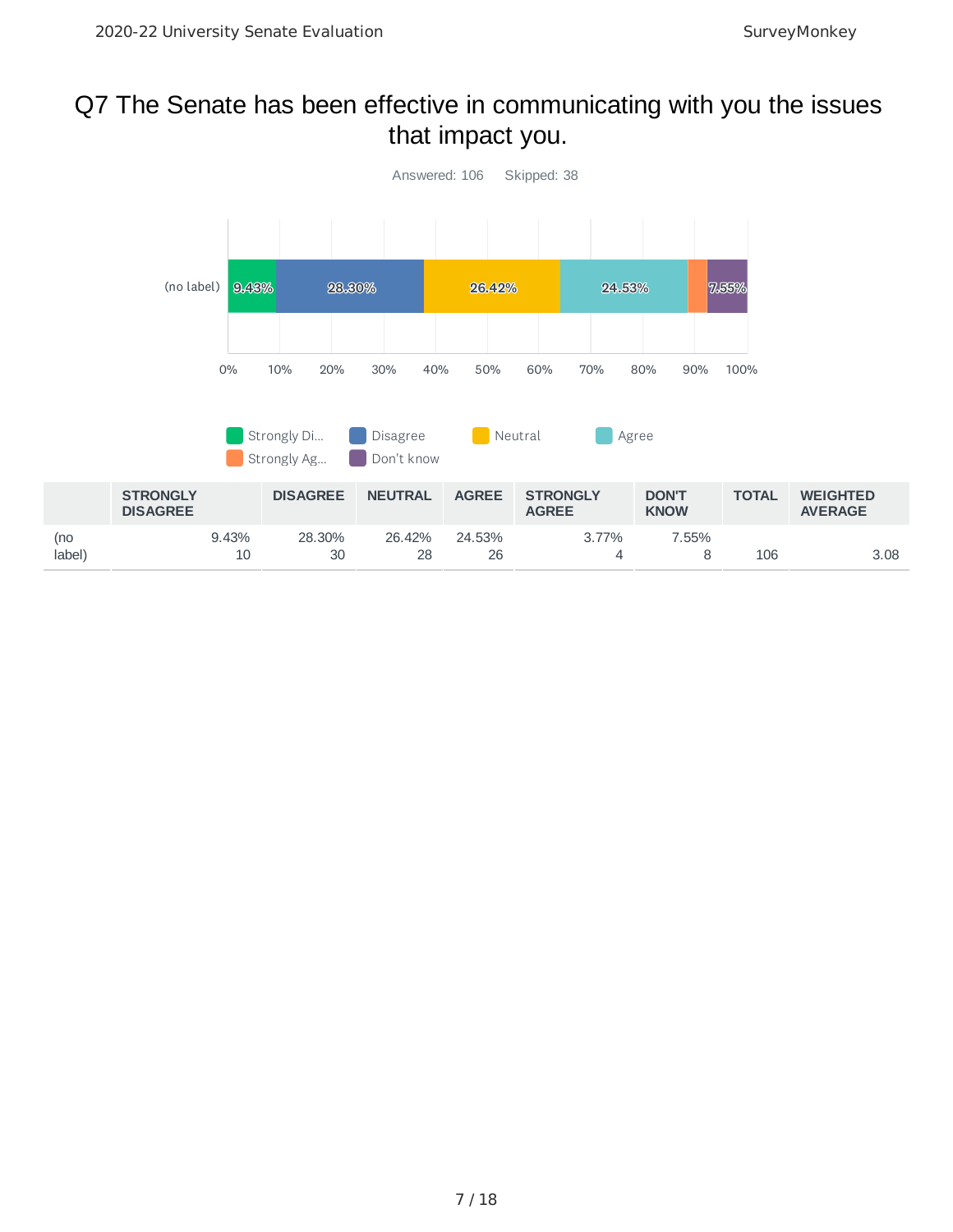# Q8 The Senate has provided appropriate input to your unit regarding proposals submitted to it.

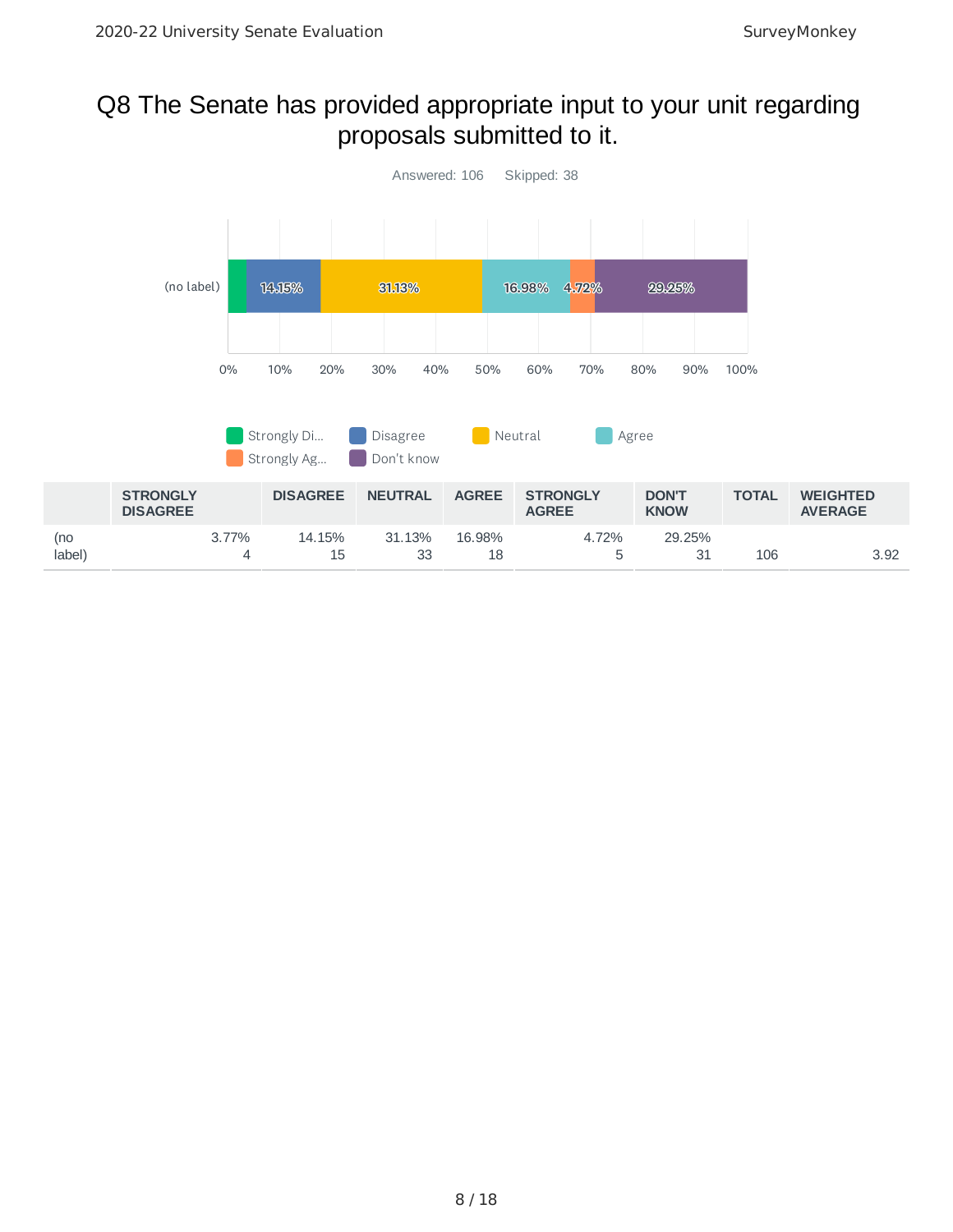# Q9 The Senate has acted in a timely manner on proposals submitted by your unit.

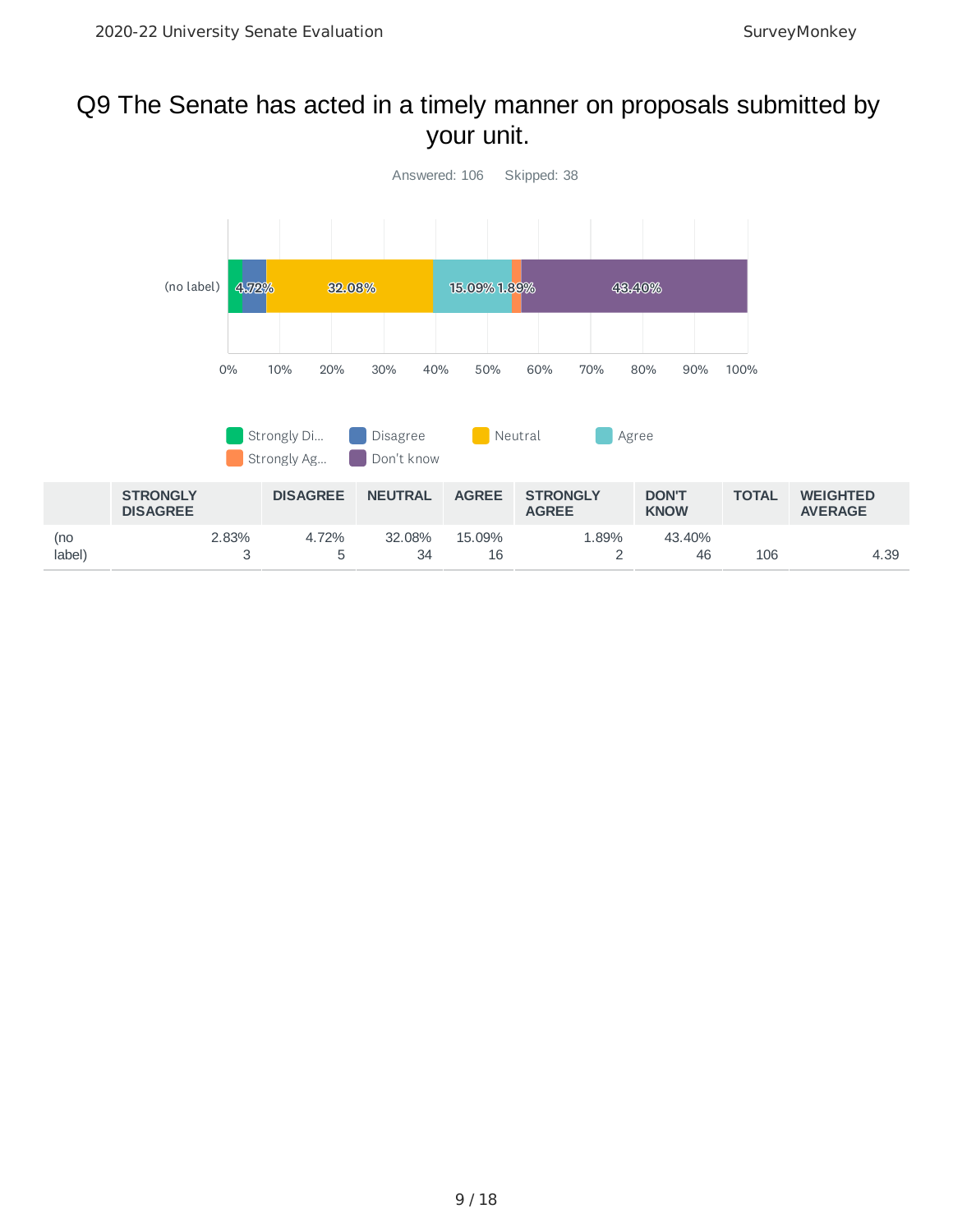#### Q10 Your senator keeps you informed about the issues considered by the Senate.

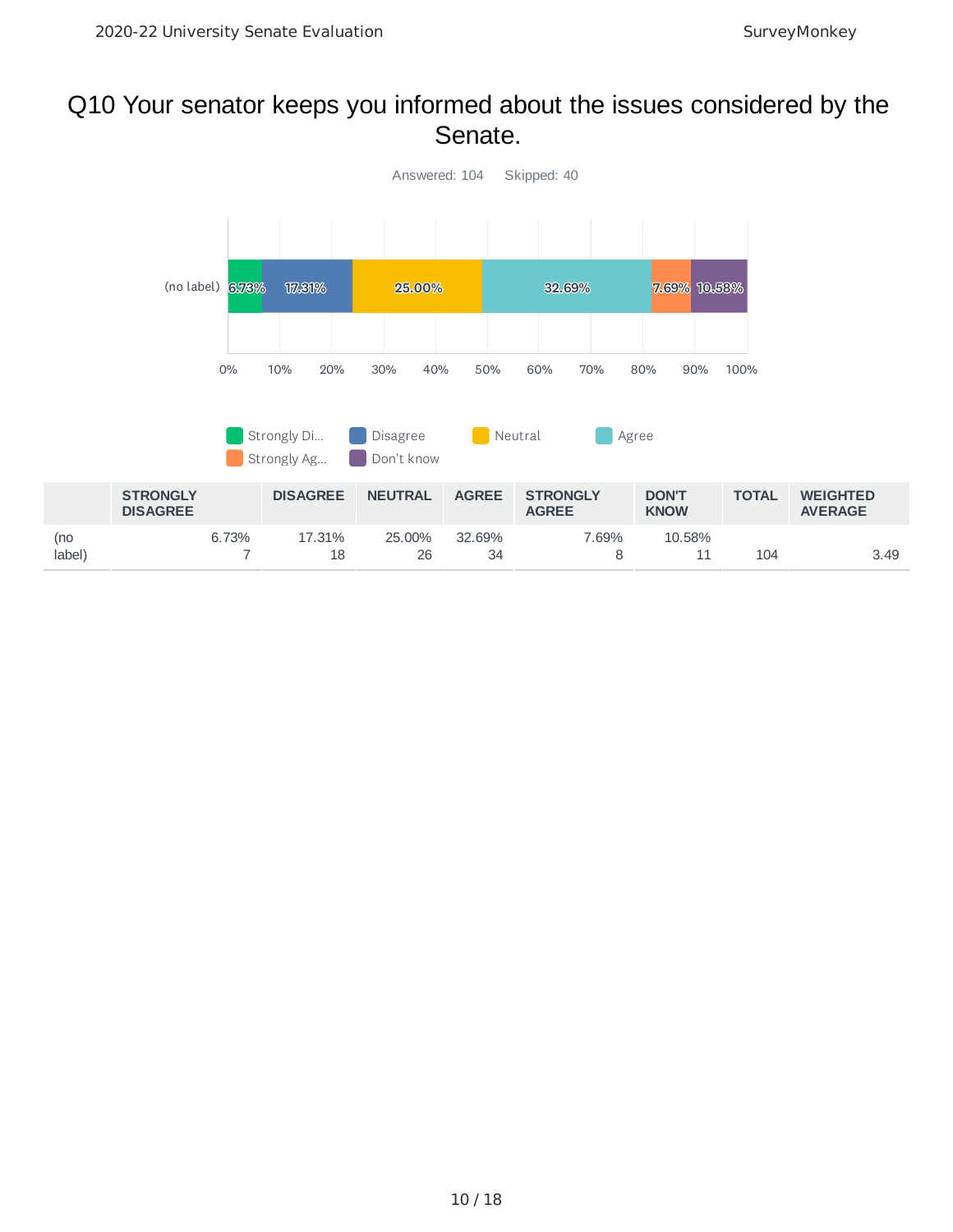# Q11 The Senate is an effective body in representing professional staff.

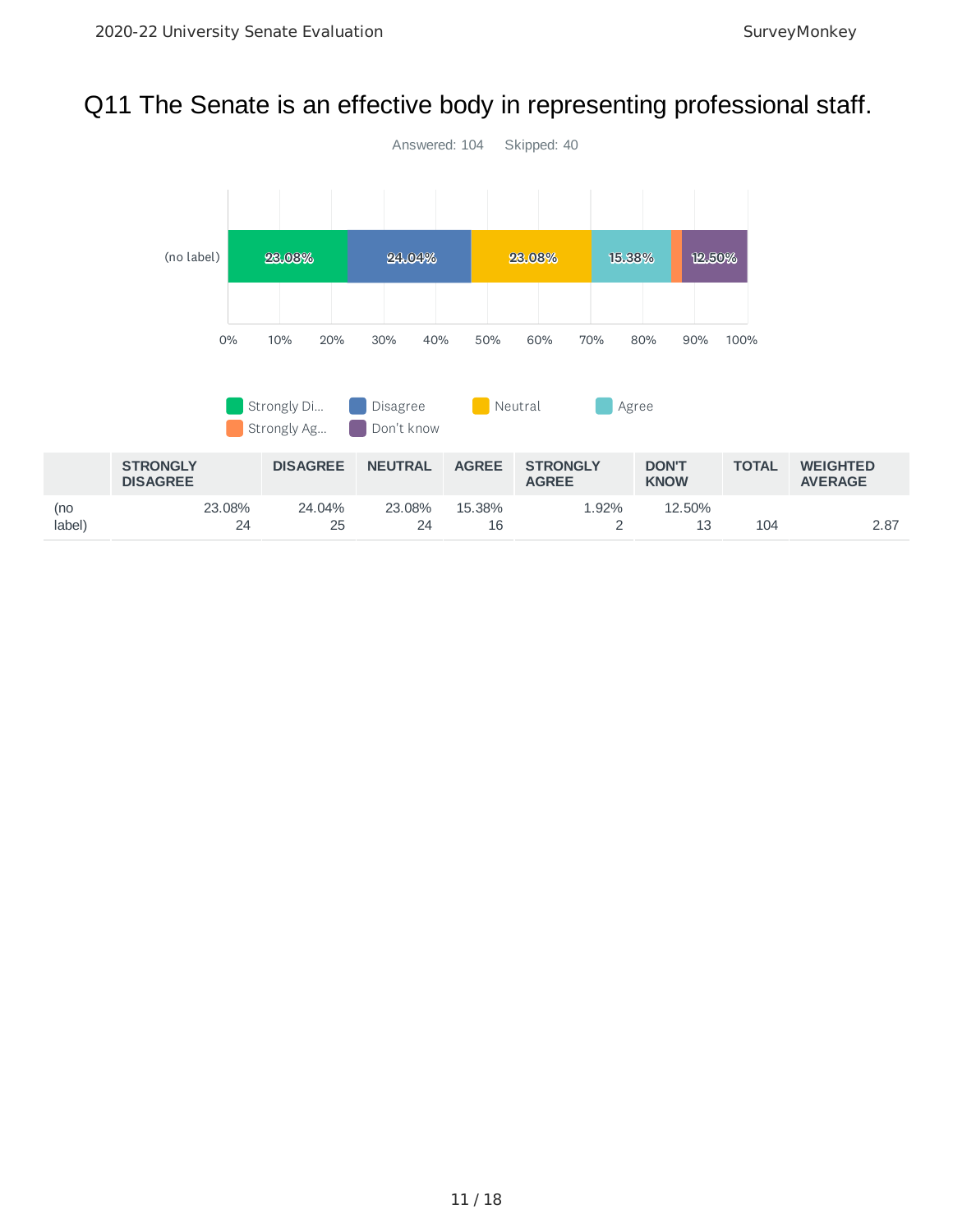# Q12 The Senate is an effective body in representing faculty.

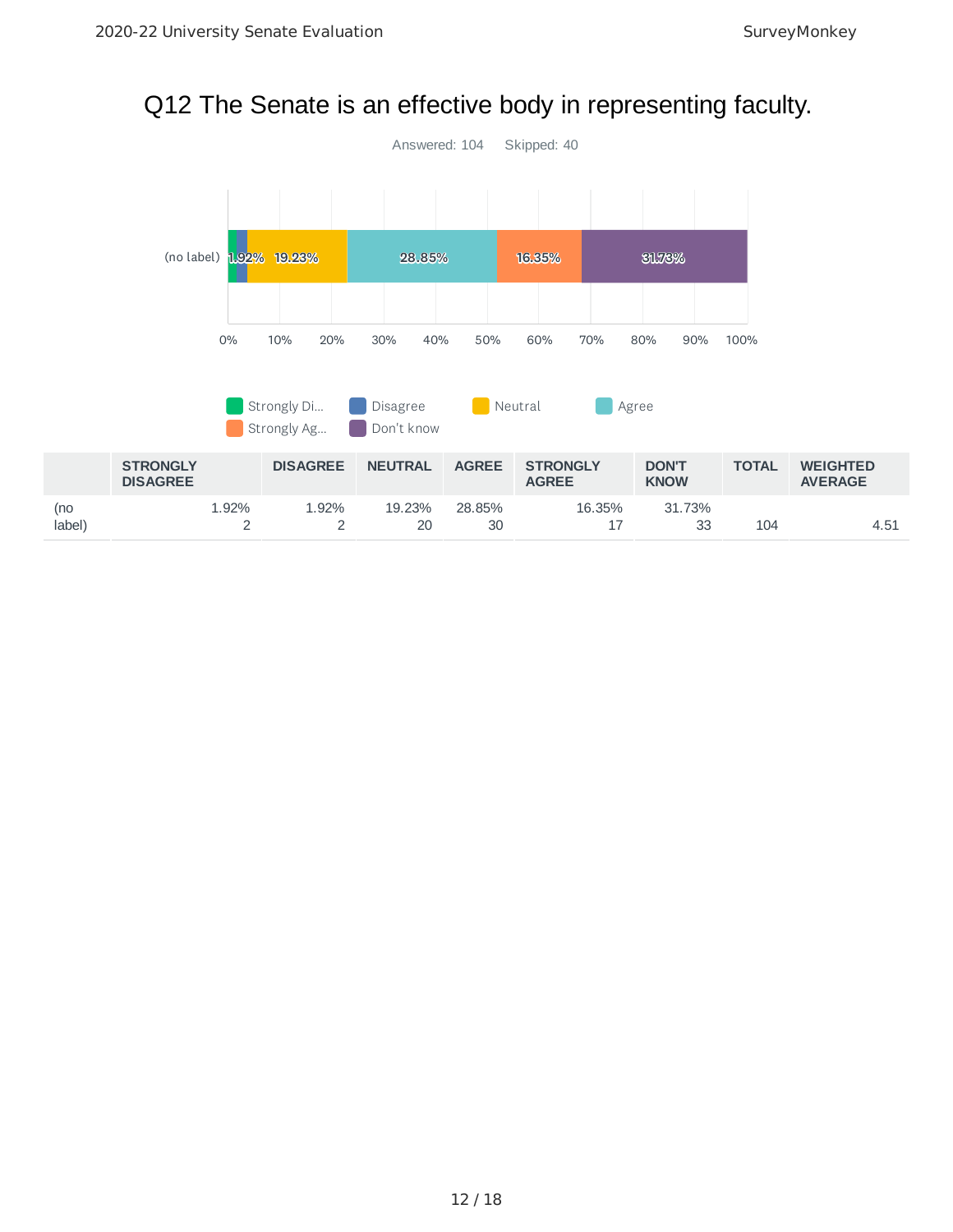# Q13 Rate the most effective way the Senate can communicate with you.



Very Ineffec... Ineffective **Neutral Construction** Effective Very Effecti... Don't know

|                     | <b>VERY</b><br><b>INEFFECTIVE</b> | <b>INEFFECTIVE</b> | <b>NEUTRAL</b> | <b>EFFECTIVE</b> | <b>VERY</b><br><b>EFFECTIVE</b> | <b>DON'T</b><br><b>KNOW</b> | <b>TOTAL</b> |
|---------------------|-----------------------------------|--------------------|----------------|------------------|---------------------------------|-----------------------------|--------------|
| a. e-mail           | 1.94%<br>2                        | $0.00\%$<br>0      | 1.94%<br>2     | 35.92%<br>37     | 59.22%<br>61                    | 0.97%                       | 103          |
| b. campus<br>forums | 10.78%<br>11                      | 17.65%<br>18       | 33.33%<br>34   | 25.49%<br>26     | 11.76%<br>12                    | 0.98%                       | 102          |
| c. social media     | 30.39%<br>31                      | 25.49%<br>26       | 33.33%<br>34   | 7.84%<br>8       | 1.96%<br>2                      | 0.98%                       | 102          |
| d. Tech Today       | 0.97%<br>ᅩ                        | 6.80%              | 13.59%<br>14   | 50.49%<br>52     | 27.18%<br>28                    | 0.97%                       | 103          |
| e. paper mail       | 29.00%<br>29                      | 23,00%<br>23       | 25,00%<br>25   | 16.00%<br>16     | 6.00%<br>6                      | 1.00%                       | 100          |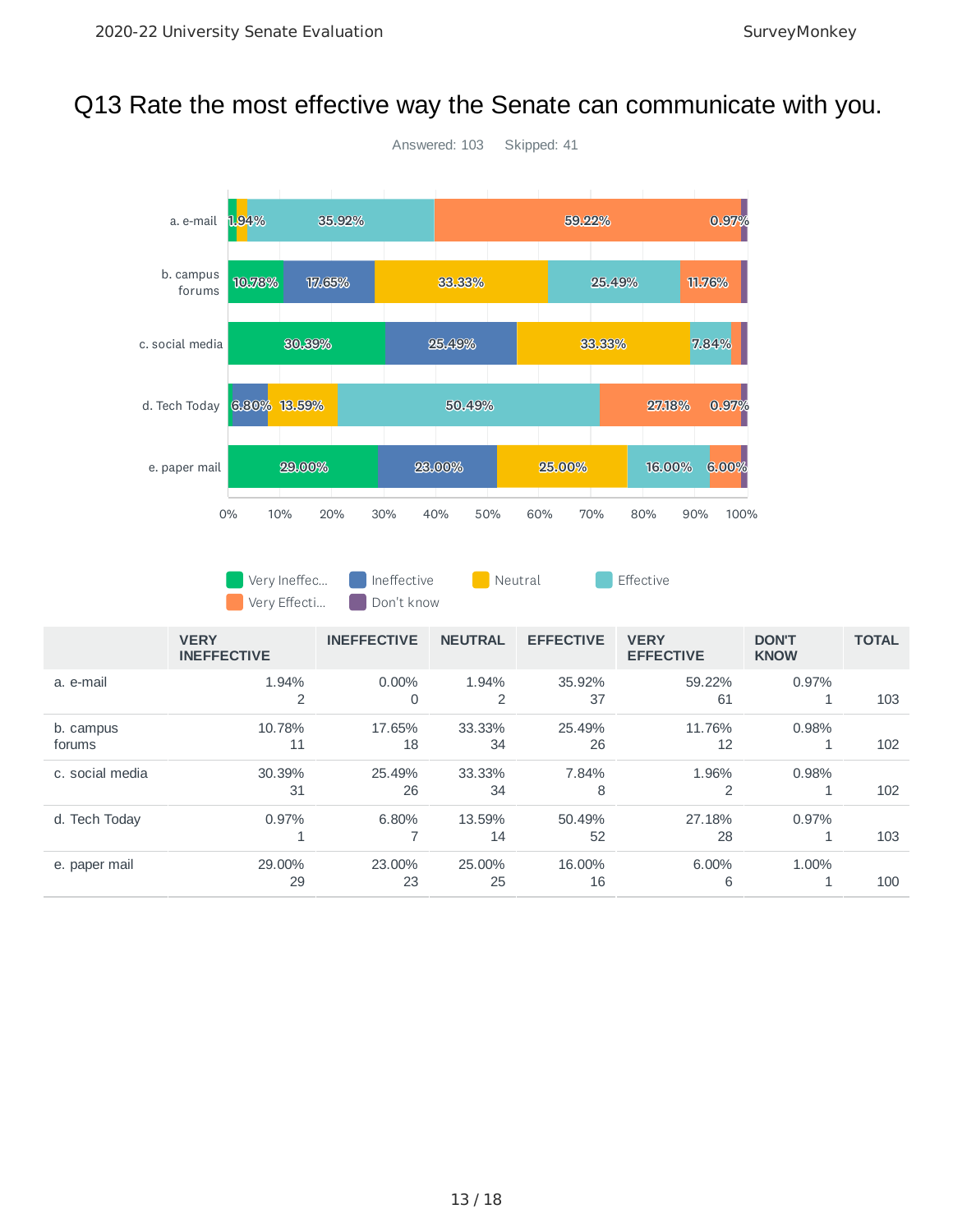#### Q14 Prioritize the kind of proposals the Senate should spend more time on.



Most Time 2nd Most Ti... 3rd Most Ti...

|                                                     | <b>MOST TIME</b> | <b>2ND MOST TIME</b> | <b>3RD MOST TIME</b> | <b>TOTAL</b> |
|-----------------------------------------------------|------------------|----------------------|----------------------|--------------|
| a. Shared Governance                                | 29.00%<br>29     | 47.00%<br>47         | 24.00%<br>24         | 100          |
| b. Use of University Resources                      | 68.00%<br>68     | 27.00%<br>27         | $5.00\%$             | 100          |
| c. Policies on appointment and promotion of faculty | 6.06%<br>6       | 27.27%<br>27         | 66.67%<br>66         | 99           |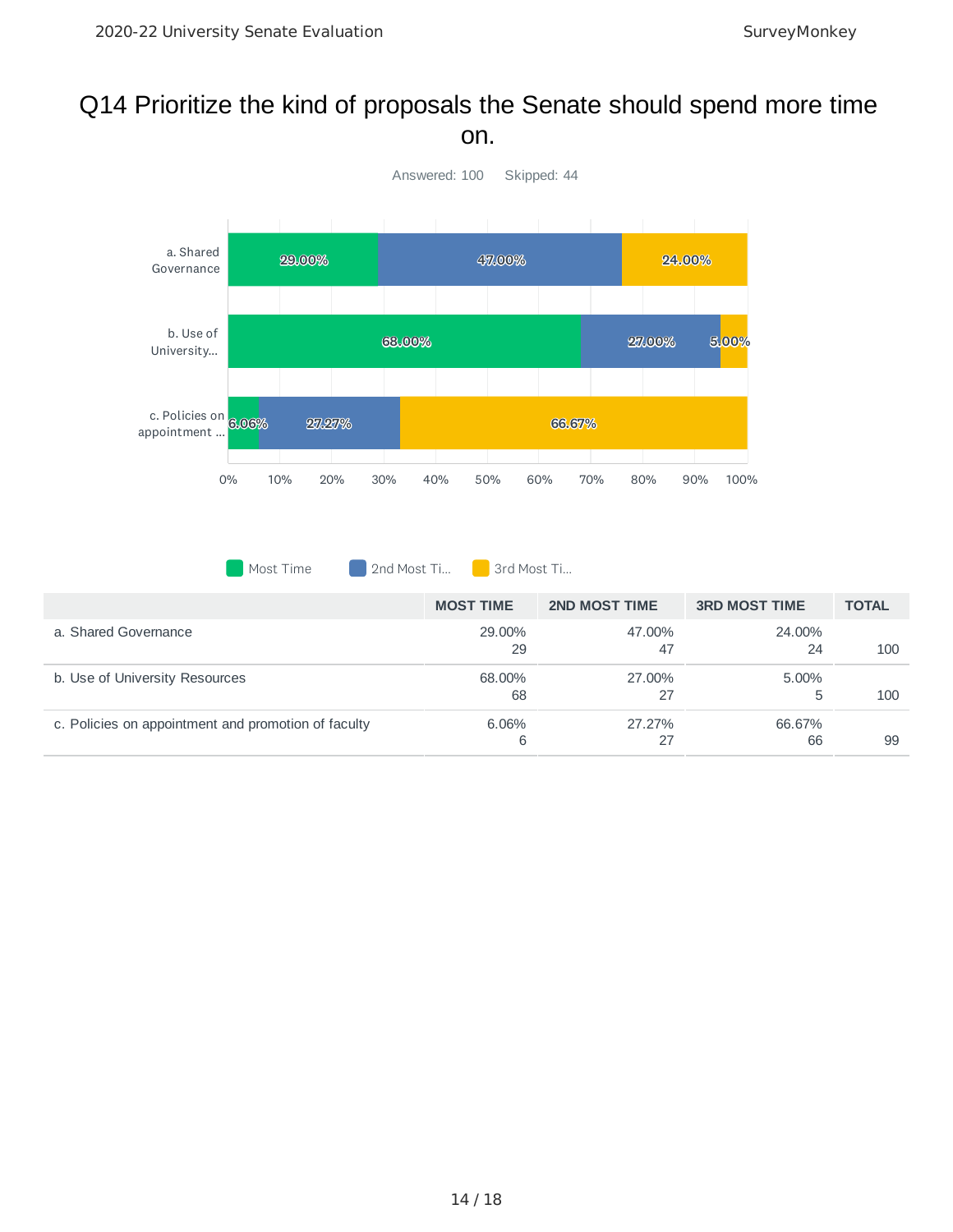# Q15 The Zoom platform has had a positive effect on campus and public engagement with the Senate.

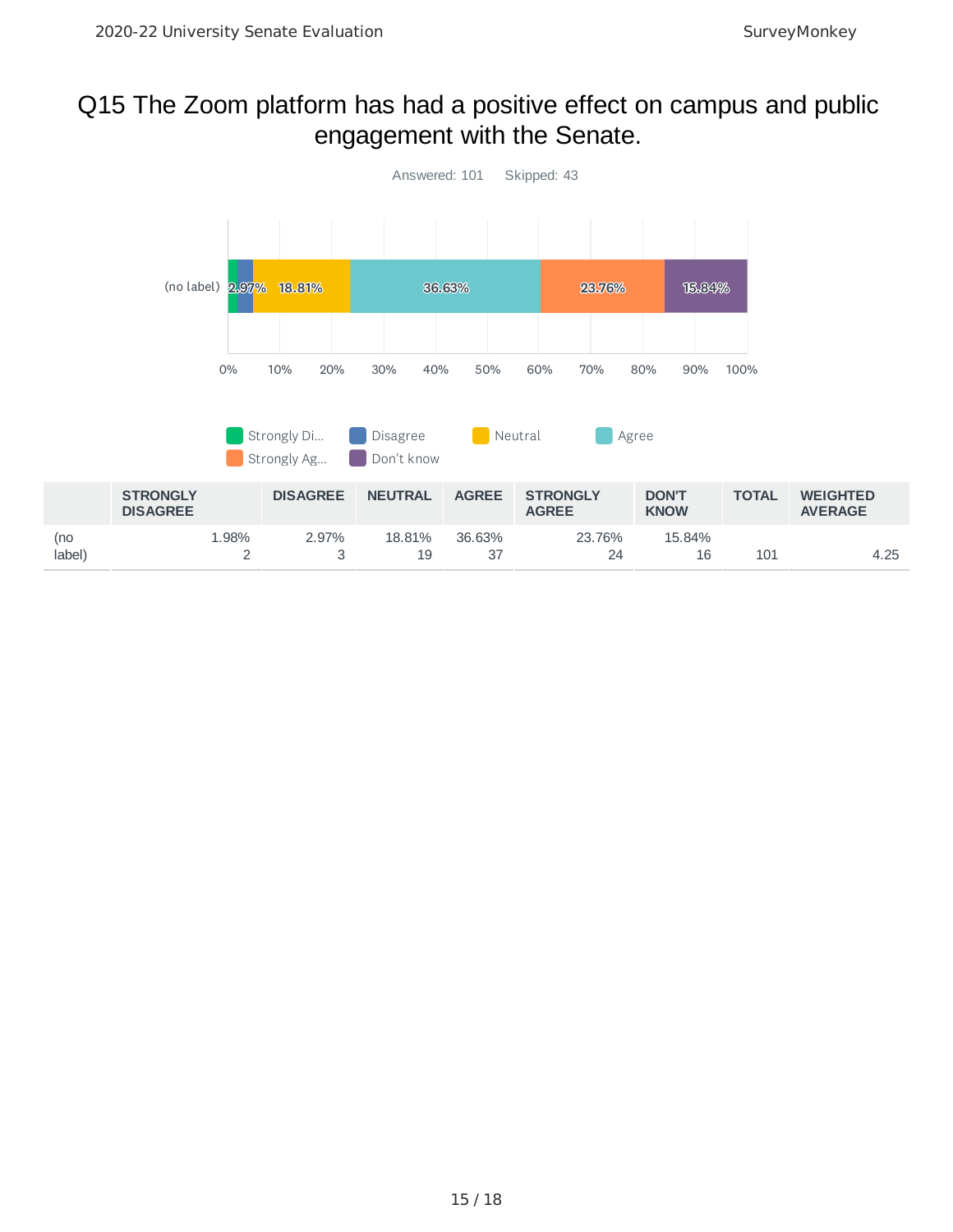#### Q16 The Senate should retain the Zoom/internet meeting platform even after we are able to meet in person.

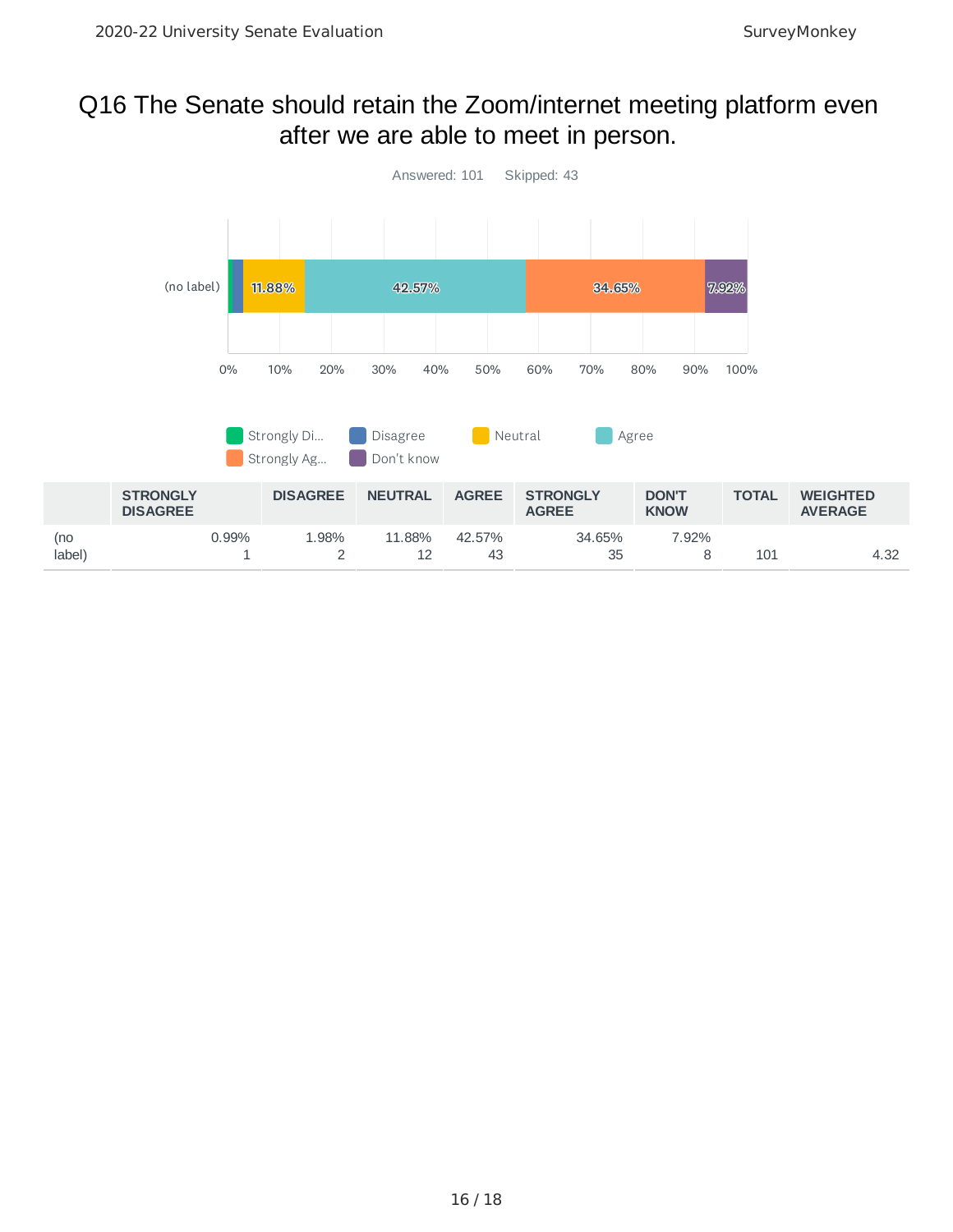# Q17 How can the Senate better meet your needs?

Answered: 28 Skipped: 116